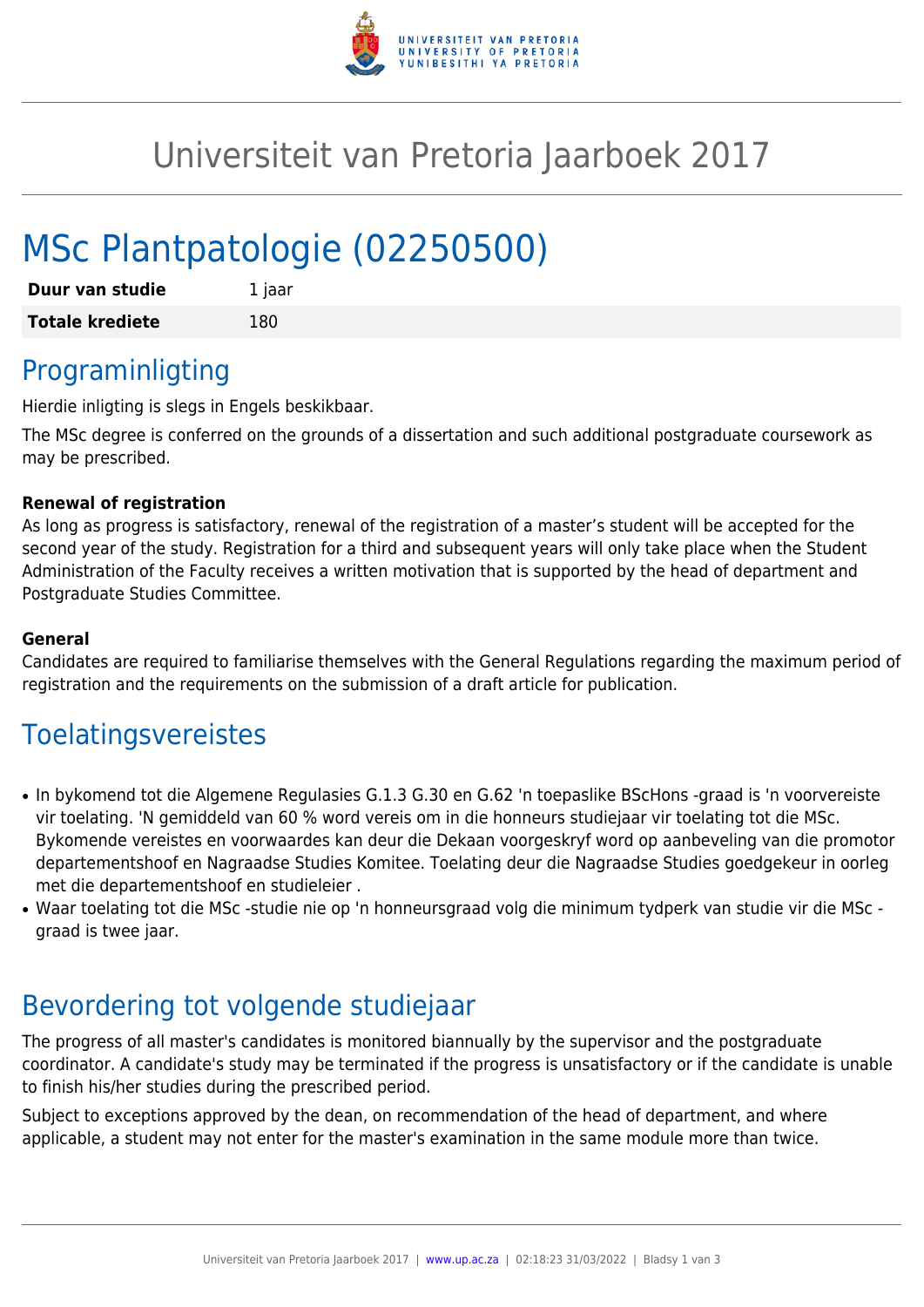

## Slaag met lof

The MSc degree is conferred with distinction to candidates who obtain a final average mark of at least 75% and a mark of at least 75% for the dissertation/mini-dissertation from each of the members of the examination panel. Where a member of the examination panel awards a mark of less than 75% for the dissertation/mini-dissertation, that member of the examination panel must offer, in writing, support for his/her decision, or indicate in writing that he/she supports the examination committee's decision to confer the degree with distinction.